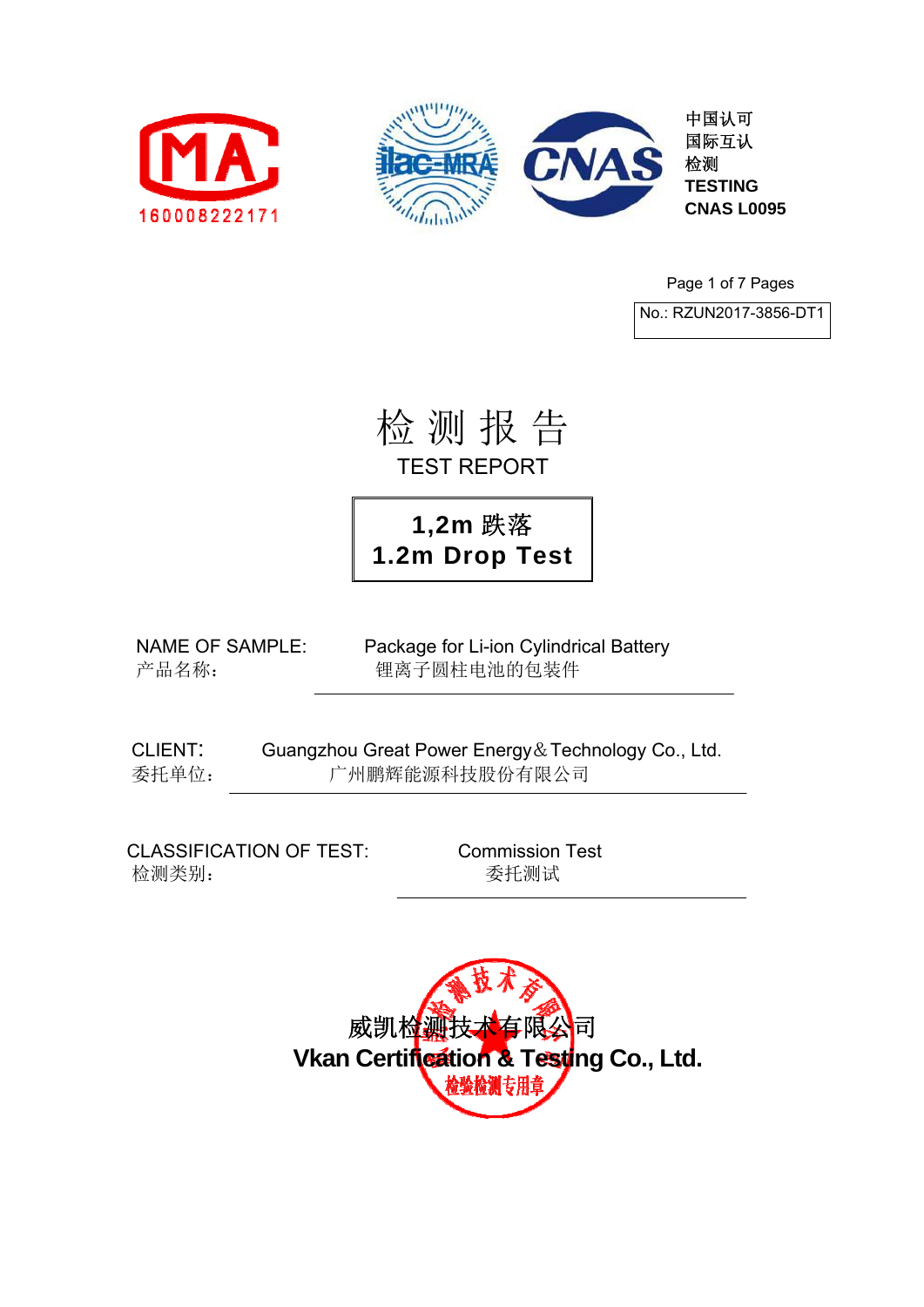## 检 测 报 告 TEST REPORT

| No.: RZUN2017-3856-DT1                                                                                                                                     | Page 2 of 7 Pages                                                                                                                                             |
|------------------------------------------------------------------------------------------------------------------------------------------------------------|---------------------------------------------------------------------------------------------------------------------------------------------------------------|
| Name of samples: Package for Li-ion Cylindrical Battery<br>样品名称: 锂离子圆柱电池的包装件                                                                               | Battery type/Model:<br>电池型号规格: ICR18650<br>2000mAh 3,7V 7,4Wh                                                                                                 |
| Commissioned by: Guangzhou Great Power Energy &<br>Technology Co., Ltd.<br>委托单位: 广州鹏辉能源科技股份有限公司                                                            | Manufacturer: Guangzhou Great Power Energy &<br>Technology Co., Ltd.<br>生产单位: 广州鹏辉能源科技股份有限公司                                                                  |
| Commissioner address: No.912, West Village Segment,<br>Shi Liang Road, Shawan Town, Panyu Guangdong<br>Province P.R. China<br>委托单位地址: 广东省番禺区沙湾镇市良路西村段 912号 | Manufacturer address: No.912, West Village<br>Segment, Shi Liang Road, Shawan Town, Panyu<br>Guangdong Province P.R. China<br>生产单位地址: 广东省番禺区沙湾镇市良路西村段<br>912号 |
| Classification of test: Commission Test<br>检测类别: 委托测试                                                                                                      | Quantity of sample: 5 packages<br>样品数量: 5个包装                                                                                                                  |
| Tested according to:<br>测试标准: ST/SG/AC.10/1/Rev.20                                                                                                         | Sample identification:<br>样品标识序号: p1#~p5#                                                                                                                     |
| Receiving date:<br>接样日期: 2017-12-03                                                                                                                        | Means of receiving: Submitted<br>by commissioner<br>接样方式: 委托单位送样                                                                                              |
| Completing date:<br>完成日期: 2017-12-24                                                                                                                       | Test item: 1 item<br>测试项目: 1项                                                                                                                                 |
|                                                                                                                                                            |                                                                                                                                                               |

Test conclusion:

检测结论:

The 1.2m drop test of the packages for Li-ion Cylindrical Battery submitted by Guangzhou Great Power Energy&Technology Co., Ltd. is tested according to the 19th Revised Edition of the Recommendations on the Transport of Dangerous Goods, Model Regulations (ST/SG/AC.10/1/Rev.20).

由广州鹏辉能源科技股份有限公司送检的锂离子圆柱电池的包装件 1,2m 跌落测试依据《关于危险品货物 运输的建议书》规章范本第 20 修订版进行检测。

The test results comply with the relevant requirements of ST/SG/AC.10/1/Rev.20. 试验结果符合《关于危险品货物运输的建议书》规章范本第 20 修订版相关要求。



Approved by: Tested by: Reviewed by: Tested by:

批准: fingerousing = 市核: Zhang Signs = 检测: Wei Gushaa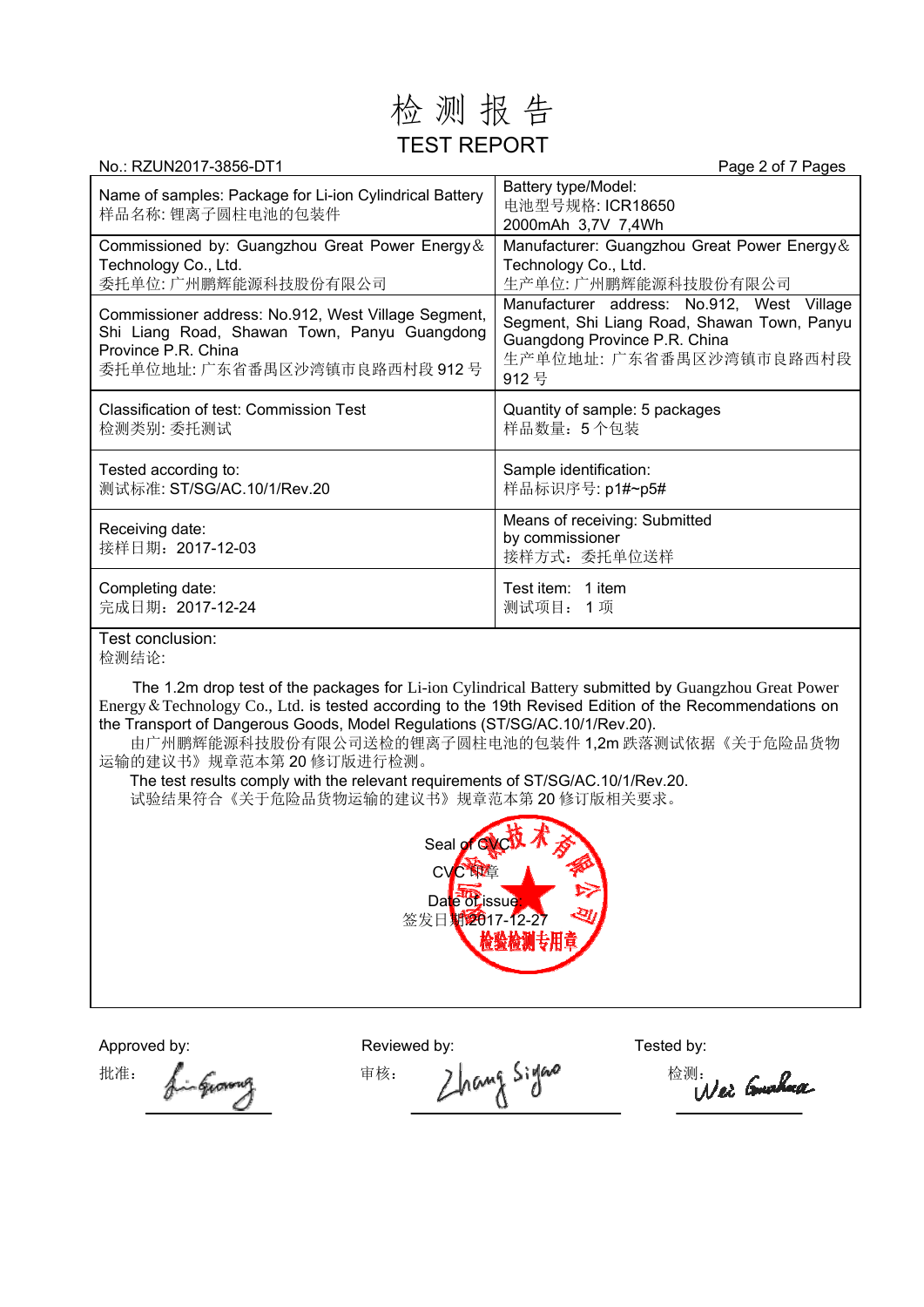| Description and illustration of the sample:<br>样品说明及描述:                                  |                                                                                      |  |  |  |
|------------------------------------------------------------------------------------------|--------------------------------------------------------------------------------------|--|--|--|
| The info of package<br>包装件信息                                                             |                                                                                      |  |  |  |
| Package No.<br>包装件编号                                                                     | p1#~p5#                                                                              |  |  |  |
| Package quantity<br>包装件重量                                                                | 19,4kg                                                                               |  |  |  |
| Battery net weight<br>电池净重                                                               | 18,4kg                                                                               |  |  |  |
| <b>Battery Number</b><br>电池个数                                                            | 400pcs                                                                               |  |  |  |
| Package size<br>包装件尺寸                                                                    | 400mm*200mm*160mm                                                                    |  |  |  |
| Type of transport<br>包装件适用运输方式                                                           | 锂离子电池(包括锂离子聚合物电池)/Lithium ion batteries<br>(Including lithium ion polymer batteries) |  |  |  |
| 外包装材料<br>the material of outer packaging                                                 |                                                                                      |  |  |  |
| ■Corrugated carton 硬板纸箱 □wood carton 木板箱                                                 |                                                                                      |  |  |  |
| 7其他 other:<br>能完全装入样品的内包装方式                                                              |                                                                                      |  |  |  |
| the manner of inner packaging that can be completely enclose the samples                 |                                                                                      |  |  |  |
| □泡沫材料 Foam material<br>□吸塑盘 Plastic disc □纸板隔板 Paper divider                             |                                                                                      |  |  |  |
| 图型料气泡与珍珠棉 Plastic bubble and pearl cotton                                                |                                                                                      |  |  |  |
| ]单一封口塑料袋 Single sealing plastic bags                                                     |                                                                                      |  |  |  |
| <sup> </sup> 塑料气垫 Plastic air cushion<br>□独立小包装 Independent packaging                    |                                                                                      |  |  |  |
| ■其他 other:                                                                               |                                                                                      |  |  |  |
|                                                                                          |                                                                                      |  |  |  |
| Description of the sampling procedure:<br>取样程序的说明:                                       |                                                                                      |  |  |  |
| I                                                                                        |                                                                                      |  |  |  |
| Description of the deviation from the standard, if any:<br>测试结果不符合标准项的说明:                |                                                                                      |  |  |  |
| $\prime$                                                                                 |                                                                                      |  |  |  |
| Remarks:                                                                                 |                                                                                      |  |  |  |
| 备注:<br>Throughout this report a comma is used as the decimal separator.<br>本报告中以逗号代替小数点。 |                                                                                      |  |  |  |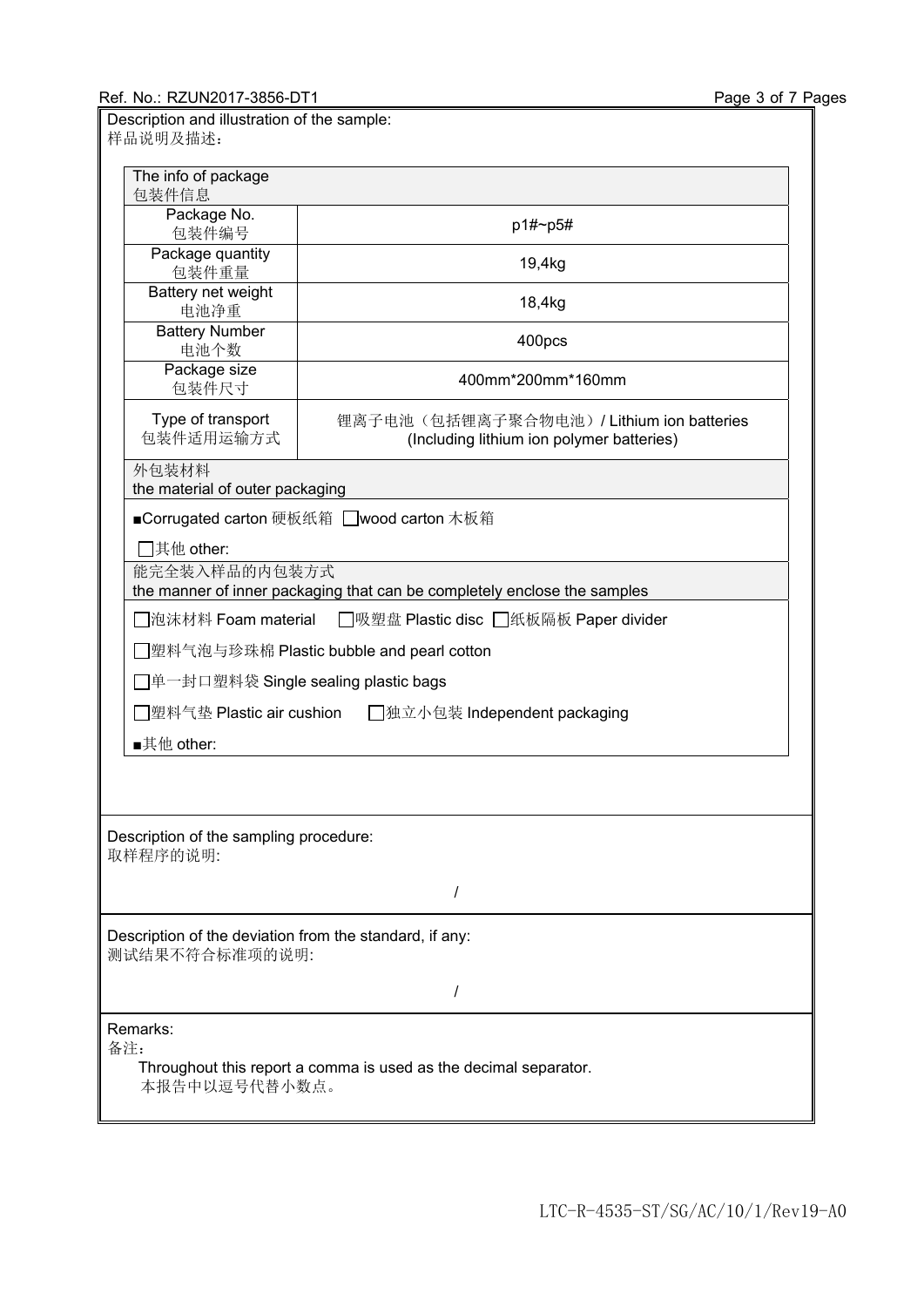

LTC-R-4535-ST/SG/AC/10/1/Rev19-A0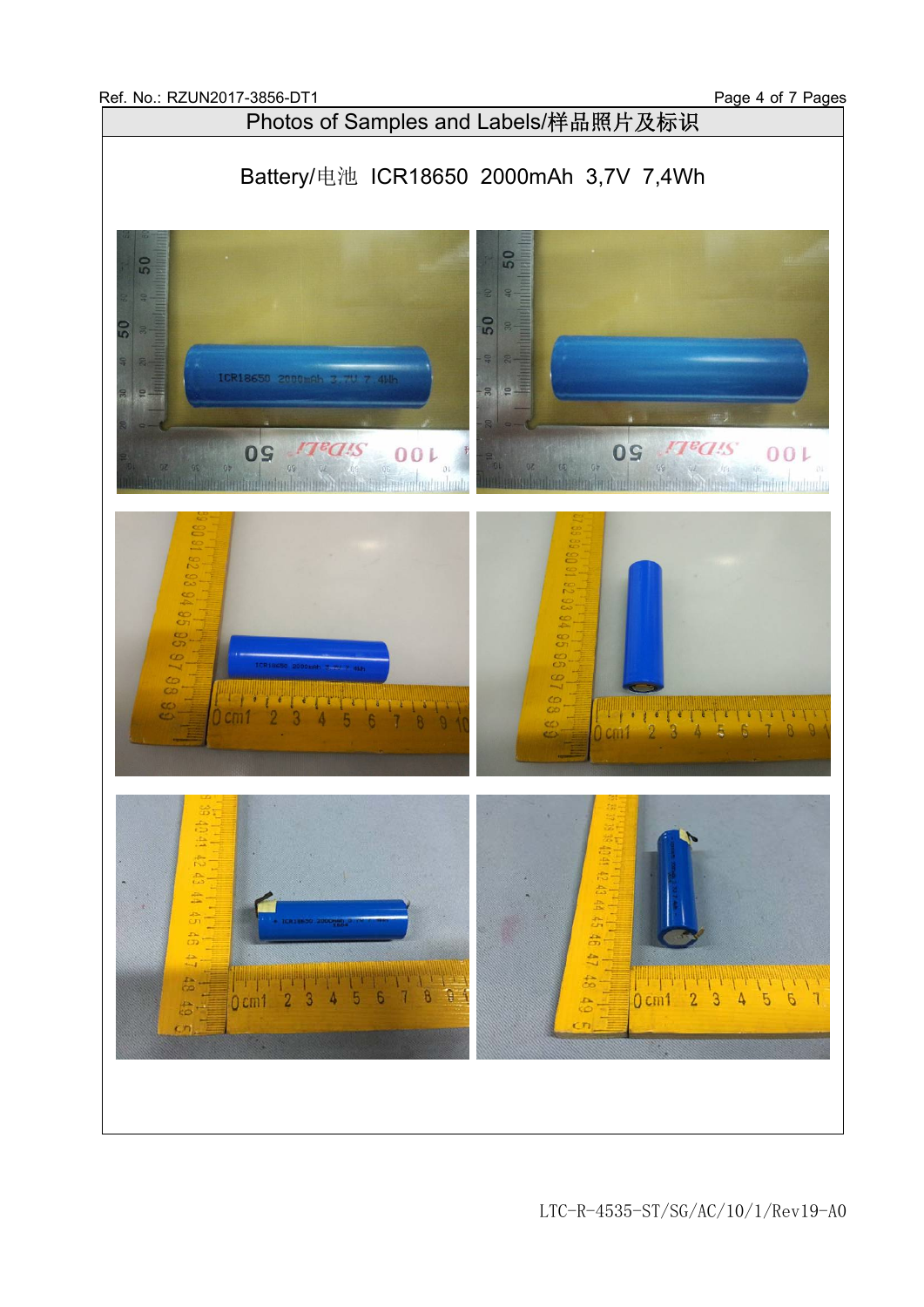Photos of Samples and Labels/样品照片及标识

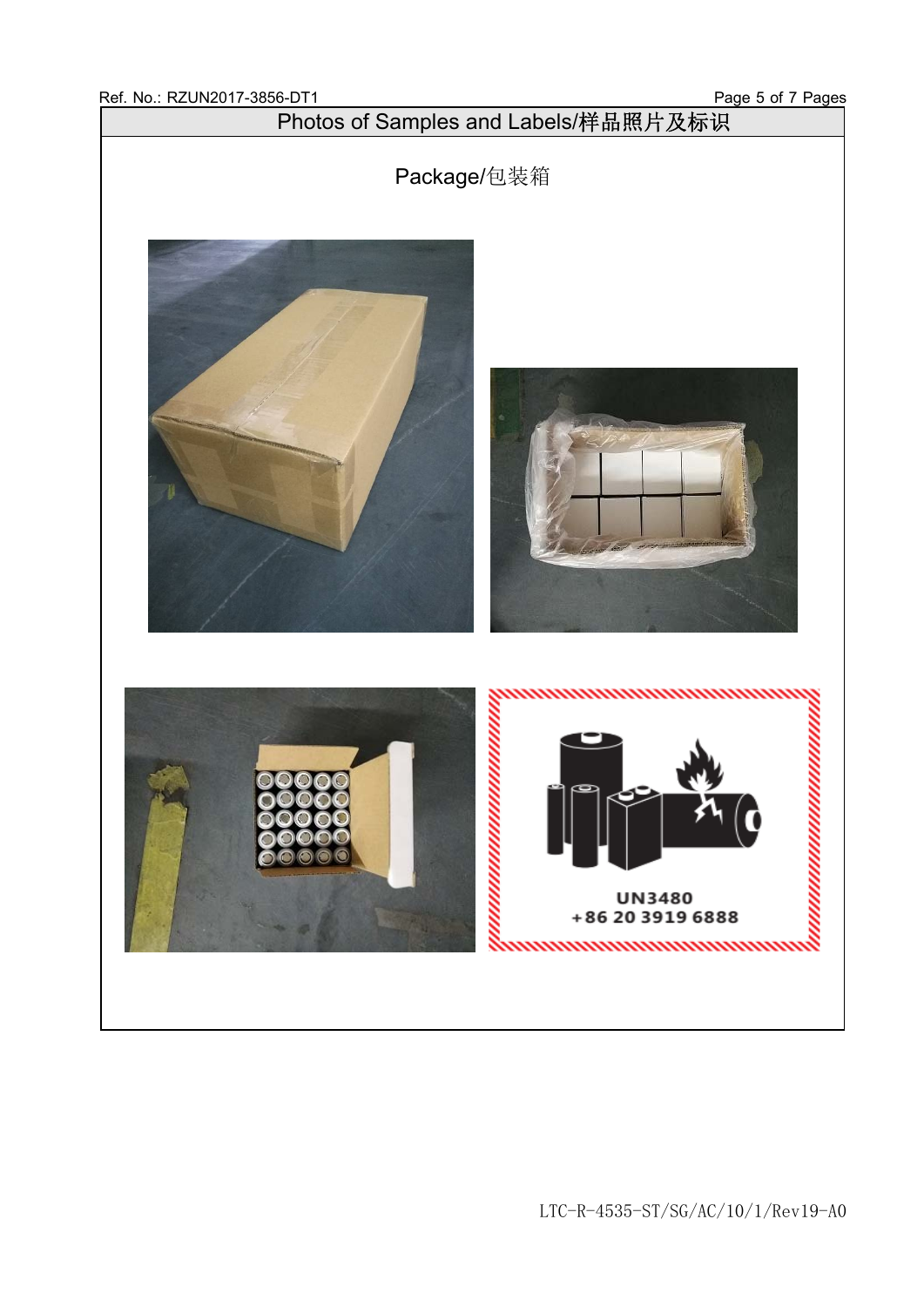| ST/SG/AC.10/1/Rev.20           |                                                                                                                                                                                                                                                                                                                                                                                                                                                                                                                                                                                                                                                                                                                                                          |                                                           |                                                                                                                                         |                |  |  |
|--------------------------------|----------------------------------------------------------------------------------------------------------------------------------------------------------------------------------------------------------------------------------------------------------------------------------------------------------------------------------------------------------------------------------------------------------------------------------------------------------------------------------------------------------------------------------------------------------------------------------------------------------------------------------------------------------------------------------------------------------------------------------------------------------|-----------------------------------------------------------|-----------------------------------------------------------------------------------------------------------------------------------------|----------------|--|--|
| <b>Clause</b>                  | <b>Requirements</b>                                                                                                                                                                                                                                                                                                                                                                                                                                                                                                                                                                                                                                                                                                                                      |                                                           | <b>Result</b>                                                                                                                           | <b>Verdict</b> |  |  |
| 章节                             | 标准要求                                                                                                                                                                                                                                                                                                                                                                                                                                                                                                                                                                                                                                                                                                                                                     |                                                           | 测试结果                                                                                                                                    | 判定             |  |  |
| 6.1.5.3                        | 1.2m Drop test / 1,2 米跌落测试                                                                                                                                                                                                                                                                                                                                                                                                                                                                                                                                                                                                                                                                                                                               |                                                           |                                                                                                                                         |                |  |  |
|                                | Test procedure / 测试步骤                                                                                                                                                                                                                                                                                                                                                                                                                                                                                                                                                                                                                                                                                                                                    |                                                           |                                                                                                                                         |                |  |  |
|                                | The package of batteries is dropped from 1.2m / 电池包装件从 1,2 米跌落                                                                                                                                                                                                                                                                                                                                                                                                                                                                                                                                                                                                                                                                                           |                                                           |                                                                                                                                         |                |  |  |
|                                | The package is in<br>Drop orientation/跌落方向:<br>the shape of a box.<br>Where more than one orientation is possible for a given drop,<br>the orientation most likely to result in failure of the packing<br><b>The</b><br>package<br>is<br>must be used. / 如在一次跌落试验中可能有一种以上的方向,<br>subjected<br>five<br>to<br>different<br>须选择最易使包装损坏的跌落方向。<br>drops in<br>orientation.<br>Drop orientation for a package which are in the shape of a<br>此包装为箱状,并经<br>box. / 箱状包装的跌落方向:<br>受五个方向的跌落。<br>First drop: flat on the bottom / 第一次: 以箱底平跌<br>Second drop: flat on the top / 第二次: 以箱顶平跌<br>Third drop: flat on the long side / 第三次: 以一长侧面平跌<br>Fourth drop: flat on the short side / 第四次: 以一短侧面平跌<br>Fifth drop: on a corner / 第五次: 以一个角跌落<br>Drop Target / 跌落目标: |                                                           |                                                                                                                                         |                |  |  |
|                                | The target must be a non-resilient horizontal surface and<br>must be / 跌落目标须为坚硬、无弹性的水平表面且须:<br>(a) integral and massive enough to be immovable / 足够完<br>整、厚重以固定不动;<br>(b) flat with a surface kept free from local defects capable of<br>influencing the test results / 表面平坦, 无影响试验结果<br>的局部缺陷;<br>(c) rigid enough to be non-deformable under test conditions<br>and not liable to become damaged by the tests / 具有足<br>够的刚性, 在试验条件下不会变形并不会被试验所损坏;<br>(d) sufficiently large to ensure that the test package falls<br>enturely upon the surface / 具有足够大的规格以便试验包<br>装完全跌落在表面上。                                                                                                                                                                           | The drop target is a<br>concrete floor.<br>跌落目标为水泥地<br>面。 |                                                                                                                                         |                |  |  |
| 3.3.1                          | <b>Requirements/要求</b>                                                                                                                                                                                                                                                                                                                                                                                                                                                                                                                                                                                                                                                                                                                                   |                                                           |                                                                                                                                         | P              |  |  |
| special<br>provision<br>188(h) | Each package is capable of withstanding<br>a 1.2m drop test in any orientation<br>without damage to cells contained<br>therein, without shifting of the contents<br>so as to allow cell to cell contact and<br>without release of contents.<br>每个包件须能承受任何方向 1,2m 的跌落<br>试验而容器内物品没有破损, 没有造成内<br>容物移位, 没有出现内装物从内贮器或内<br>容器中漏出。                                                                                                                                                                                                                                                                                                                                                                                                                             | Sample No.<br>样品号                                         | p1#~p5#                                                                                                                                 |                |  |  |
|                                |                                                                                                                                                                                                                                                                                                                                                                                                                                                                                                                                                                                                                                                                                                                                                          | <b>Status</b><br>跌落后状态                                    | No damage to cells;<br>No cell to cell<br>contact; No release<br>of contents from the<br>package.<br>电池无损坏; 无电池<br>与电池接触;无内容<br>物从包装漏出。 | P              |  |  |